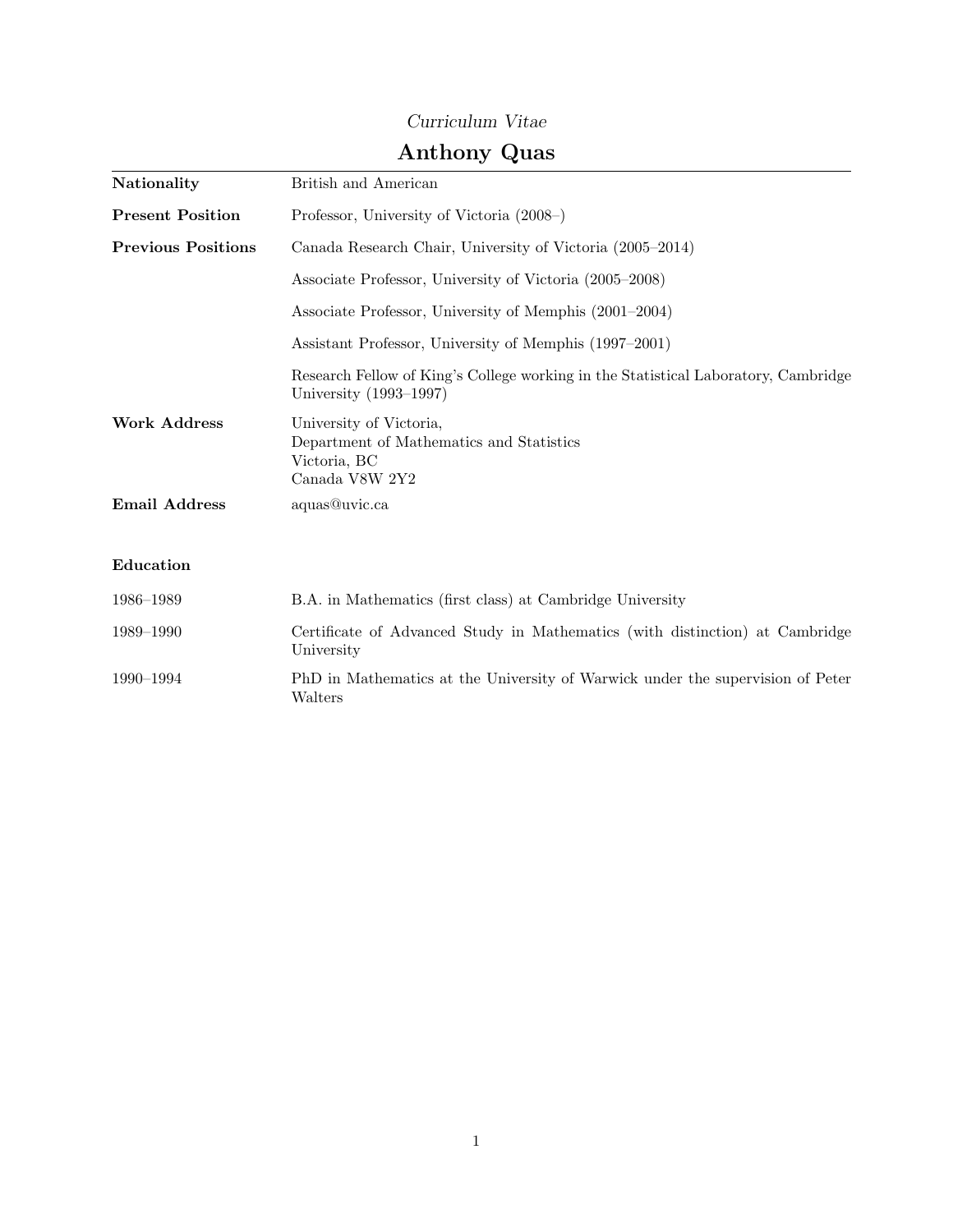#### Academic Distinctions

| 1990          | Tyson Medal for performance in Certificate of Advanced study in Mathematics |
|---------------|-----------------------------------------------------------------------------|
| 1992          | Cambridge University 'Smith Prize' for a research essay                     |
| 2002          | Mâitre de Conférences invité for 1 month, Université de Tours               |
| $2002 - 2005$ | NSF Individual Research Grant                                               |
| 2005          | Research Member, MSRI, 5 months                                             |
| $2006 - 2018$ | NSERC Individual Research Grant                                             |
| $2007 - 2009$ | NSERC Grant Selection Committee Member                                      |
| 2008          | NSF Grant Committee Member                                                  |
| 2008          | Principal organizer, Low Complexity Dynamics, Banff                         |
| $2008 -$      | Editor, Dynamical Systems: An International Journal                         |
| 2008          | Principal Organizer, Northwest Dynamical Systems Symposium, Victoria        |
| 2008          | Organizer, MSRI program on Additive Combinatorics and Ergodic Theory        |
| 2009          | Professeur invité, Aix-Marseille II, 1 month                                |
| 2010          | Professeur invité, Aix-Marseille III, 1 month                               |
| 2011          | Professeur invité, Paris XI, 1 month                                        |
| 2011          | Principal Organizer, Ergodic Optimization, Banff                            |
| $2011 - 2013$ | Member, Mathematics NSERC Liaison Committee                                 |
| 2012          | Research Member, MSRI, 1 month                                              |
| $2013 - 2017$ | Chair, Mathematics NSERC Liaison Committee                                  |
| 2015          | IdEx Professeur invité, Bordeaux III, 1 month                               |

### Teaching Experience

I have taught a wide variety of courses at the Universities of Victoria, Memphis and Cambridge at a number of levels; from Freshman classes to classes for Doctoral students. These have included Ergodic Theory, Probability, Complex Analysis, Foundations of Mathematics, Abstract Algebra, Calculus, Analytic Geometry in three dimensions, Differential Equations and Linear Algebra. I have used the Maple package as an educational tool in teaching Calculus.

While in Victoria, I have supervised two Ph.D.'s to completion and two post-doctoral Fellows. I supervised a Master's student, and also co-supervised an additional postdoc and two Masters students. I am currently supervising an additional Ph.D. student.

### Administrative Experience

While at the University of Victoria, I have served four times on the Departmental Hiring committee, and twice on the Departmental Tenure and Promotion Committee. I wrote a guide for department members on applying for research funding, and have reviewed the majority of grant applications that are written in the department, applying knowledge obtained through serving on the research council Grant Selection Committee.

While in Memphis, I served as Colloquium Organizer.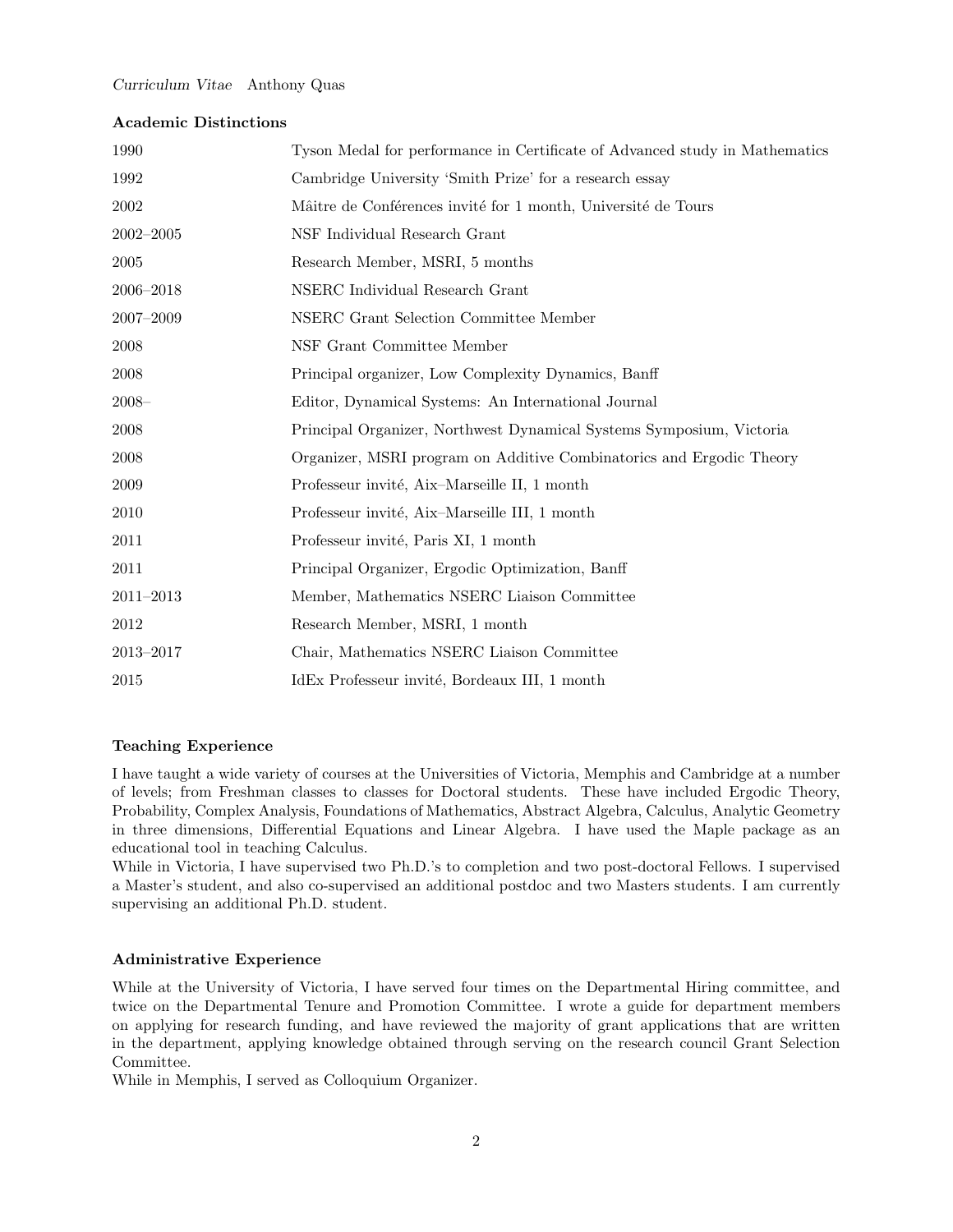#### Professional Service

I write reviews of papers for Mathematical Reviews and Zentralblatt für Mathematik, and have refereed papers for a number of journals, including International Mathematical Research Notices, Journal of Theoretical Probability, Indagationes Mathematicae, American Mathematical Monthly, Nonlinearity, Annales de l'Institut Fourier, Ergodic Theory and Dynamical Systems,Combinatorics Probability and Computing, Mathematical Proceedings of the Cambridge Philosophical Society, Illinois Journal of Mathematics, Random Structures and Algorithms, Probability Theory and Related Fields, Discrete and Continuous Dynamical Systems, Bulletin of the London Mathematical Society, IEEE Transactions on Information Theory, Israel Journal of Mathematics, Journal of the London Mathematical Society, Theoretical Computer Science, Mathematics Research Letters, Discrete Optimization, Dynamical Systems: An International Journal.

I have also been an internal examiner for numerous students at Ph.D. and Master's levels, as well as external examiner for Master's degrees, Ph.D's, and Habilitation theses.

I served on the NSERC Grant Selection committee for 3 years, the NSF Dynamics panel for 1 year; and have written reports on grant proposals for Canadian, Chilean, Mexican, and Israeli funding agencies.

I am an Editor of the research journal, Dynamical Systems: An International Journal.

I am frequently asked to write letters for tenure and promotion cases, and have been asked to write four such letters in 2013.

#### **Outreach**

I am the Managing Editor of Pi in the Sky, a PIMS outreach journal, aimed at High School students. Copies are distributed to all High Schools mathematics departments in Western Canada. I have written articles, solicit articles from others, and oversee the production process of the magazine.

I am the Chair of the Mathematics NSERC Liaison committee, a mathematics community-led initiative to facilitate communication with the Research Council.

I founded the Victoria Math Circle, a venue for gifted High School students to work on Mathematics problems. I have given public lecture on voting paradoxes, and recently was lectured at a summer camp for middle school children in France on the subject "Comment peut-on mesurer la dimension?"

I have given undergraduate colloquia at Western Washington University, DePaul University and Swarthmore College.

#### Research Interests

My research interests cover a range of topics in ergodic theory and dynamical systems. In particular, my work has included work on ergodic theorems, symbolic dynamics and the ergodic theory of differentiable dynamical systems, and their connections with stochastic processes.

I am familiar with the C Programming language and have written a number of programs as tools in my research as well as interactive graphical demonstration programs which relate to my research work. In addition, I have experience of Mathematica, which I have used in my research.

### Seminars and Conferences

I have given colloquia and seminars at Berkeley, Brest, CalTech, Cambridge, CWI (Amsterdam), DePaul University (Chicago), University of East Anglia (Norwich), Liverpool, Maryland, Ludwig-Maximilians-Universität (Munich), McGill (Montreal), University of Maryland, Marseille, Memphis, University of New South Wales, University of North Texas, Northwestern University, Oregon Sate University, North Dakota State University, Oxford, Paris VI, Porto, Queen Mary Westfield College (London), Rouen (France), University of Southern California, Stanford, Toulouse, São Paulo, Brigham Young, San Francisco State University, University of Sydney, Tours, Victoria, Waikato (New Zealand), Paris XI, Uppsala, Kansas State, Western Washington, Warwick, UBC and Washington.

I recently gave a mini-course in S˜ao Paulo and have recently given talks at conferences in Santiago, Maryland, Penn State, Pucon, Banff, Guanajuato, Sydney, Riverside, Crete, Bordeaux, Colorado and Seattle.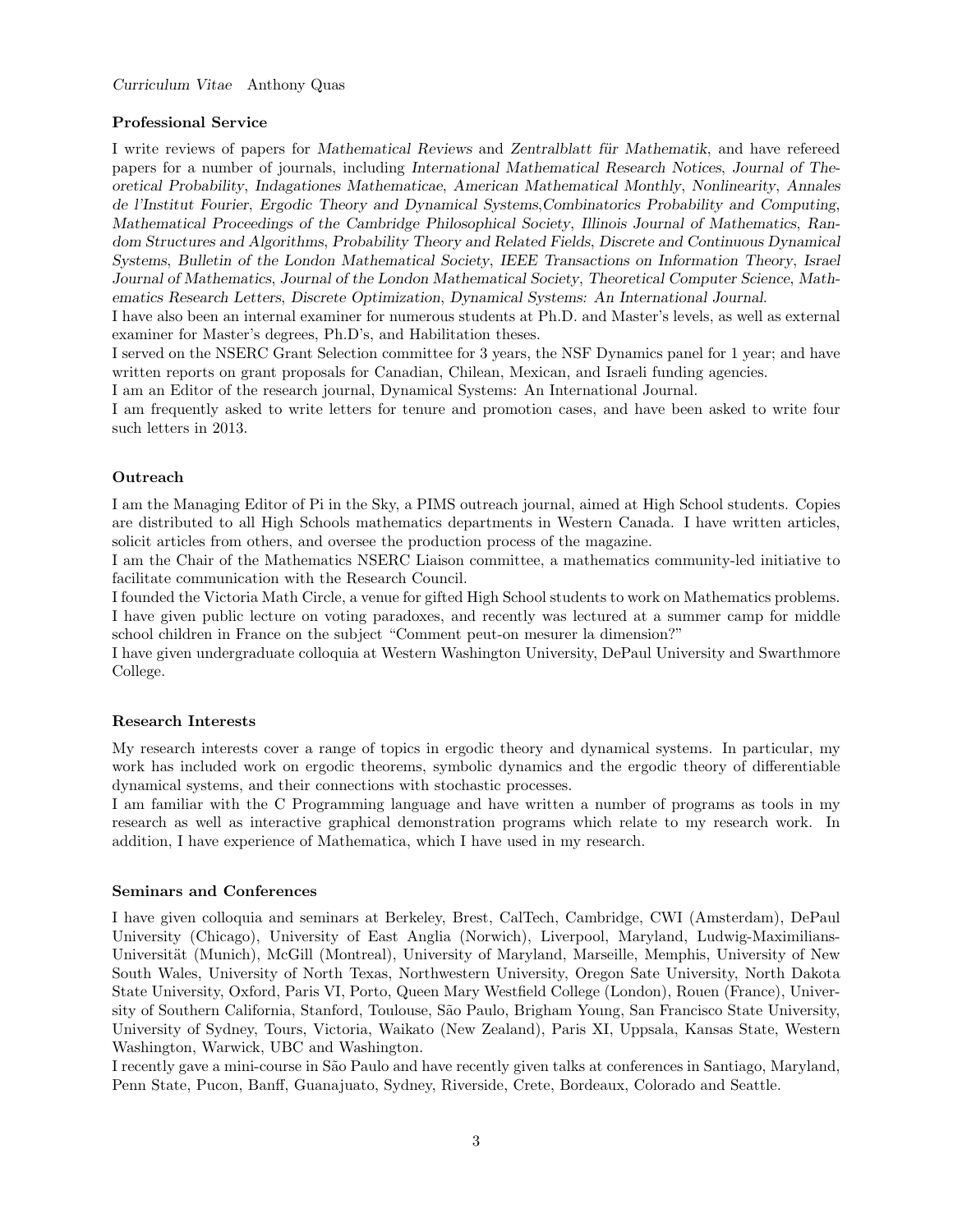#### Publications

- [1] A. Quas, 'On representations of Markov chains by random smooth maps', Bull. London Math. Soc. 23(1991), 487–492.
- [2] A. Quas, 'Invariant measures for families of circle maps', Math. Proc. Camb. Phil. Soc. 111(1992), 585–597.
- [3] A. Quas, 'Representations of Markov chains on tori', Random and Computational Dynamics 1(1993), 261– 276.
- [4] A. Quas, 'A  $C^1$  expanding map of the circle which is not weak-mixing', Israel J. Math. **93**(1995), 359-372.
- [5] A. Quas, 'Non-ergodicity for  $C^1$  expanding maps and g-measures', Ergodic Theory Dynamical Systems 16(1996), 531–543.
- [6] A. Quas, 'Invariant densities for  $C^1$  maps', Stud. Math. 120(1996), 83-88.
- [7] A. Quas, 'Rigidity of continuous coboundaries', Bull. London Math. Soc. 29(1997), 595–600.
- [8] A. Quas, 'An entropy estimator for a class of infinite alphabet processes', Theor. Probab. Appl. 43(1998), 610–621.
- [9] Z. Coelho and A. Quas, 'Criteria for  $\bar{d}$ -continuity', Trans. Amer. Math. Soc. 350(1998), 3257–3268.
- [10] A. Dooley, I. Klemeš and A. Quas, 'Product and Markov measures of type III', J. Austr. Math. Soc. (Series A), 65(1998), 84–110.
- [11] A. Quas, 'Infinite paths in a Lorentz lattice gas model', Probab. Theory Rel. Fields, 114(1999) 229–244.
- [12] G. Cui, Y. Jiang and A. Quas, 'Scaling functions, q-measures and Teichmüller spaces of circle endomorphisms', Discrete Continuous Dynamical Systems, 5(1999), 535–552.
- [13] A. Quas, 'Most expanding maps have no absolutely continuous invariant measure', Stud. Math. 134(1999) 69–78.
- [14] G. Hernandez, F. Niño and A. Quas, 'Ergodicity of evolutionary systems', in Proceedings of the 5th International Conference on Information Systems, Analysis and Synthesis(1999), 148–155.
- [15] F. Niño, G. Hernandez, F. Botelho and A. Quas, 'Random iterated neural networks: Asymptotic behavior', in Smart Engineering Systems: Neural Networks, Fuzzy Logic, Evolutionary Programming and Rough Sets(1999)
- [16] G. Hernandez, F. Niño, A. Quas and D. Dasgupta, 'Equilibrium states of iterated random maps arising in evolutionary algorithms', in Proceedings of the Third International Workshop on Frontiers in Evolutionary Algorithms, Atlantic City, NJ(2000).
- [17] F. Niño, G. Hernandez, F. Botelho and A. Quas, 'Random iterated neural networks as universal approximators of dynamical systems', in Proceedings of the Fifth International Symposium on Artificial Life and Robotics, Oita, Japan(2000).
- [18] E. Lesigne, A. Quas, T. de la Rue, and B. Rittaud, 'Weak disjointness in ergodic theory', Proceedings of the Conference on Ergodic Theory and Dynamical Systems, Toruń 2000.
- [19] A. Quas and P. Trow, 'Subshifts of multidimensional shifts of finite type', Ergodic Theory Dynamical Systems 20(2000) 859–874.
- [20] A. Quas and P. Trow, 'Mappings of group shifts', Isr. J. Math.  $124(2001)$ , 333–365.
- [21] J. Campbell and A. Quas, 'A generic expanding map has a singular SRB measure', Comm. Math. Phys. 221(2001), 335–349.
- [22] A. Quas and A. Sahin, 'Entropy gaps and locally maximal entropy in  $\mathbb{Z}^d$  subshifts', Ergodic Theory Dynamical Systems 23(2003), 1227–1245.
- [23] P. Balister, B. Bollobás and A. Quas, 'Convexity, random tilings and shifts of finite type', Illinois J. Math 46(2003), 781–795.
- [24] E. George, G. Narasimhan and A. Quas, 'Exact sampling of sequence alignments' (preprint).
- [25] K. Petersen, A. Quas and S. Shin, 'Measures of maximal relative entropy', Ergodic Theory Dynamical Systems 23(2003), 207–223.
- [26] E. Lesigne, A. Quas and M. Wierdl, 'Generic points in the Cartesian powers of the Morse dynamical system', Bull. Soc. Math. France 131(2003), 435–464.
- [27] A. Quas, 'Anomalous election outcomes' Stochastics and Dynamics 4(2004) 95–105.
- [28] A. Quas and L. Zamboni, 'Periodicity and local complexity', Theor. Comp. Sci. 319(2004), 229–240.
- [29] C. Demeter and A. Quas, 'Weak- $L^1$  estimates and ergodic theorems', New York J. Math.  $10(2004)$ , 169-174.
- [30] P. Balister, B. Bollobás and A. Quas, 'Percolation in Voronoi tilings' Random Structures and Algorithms 26(2005) 310–318.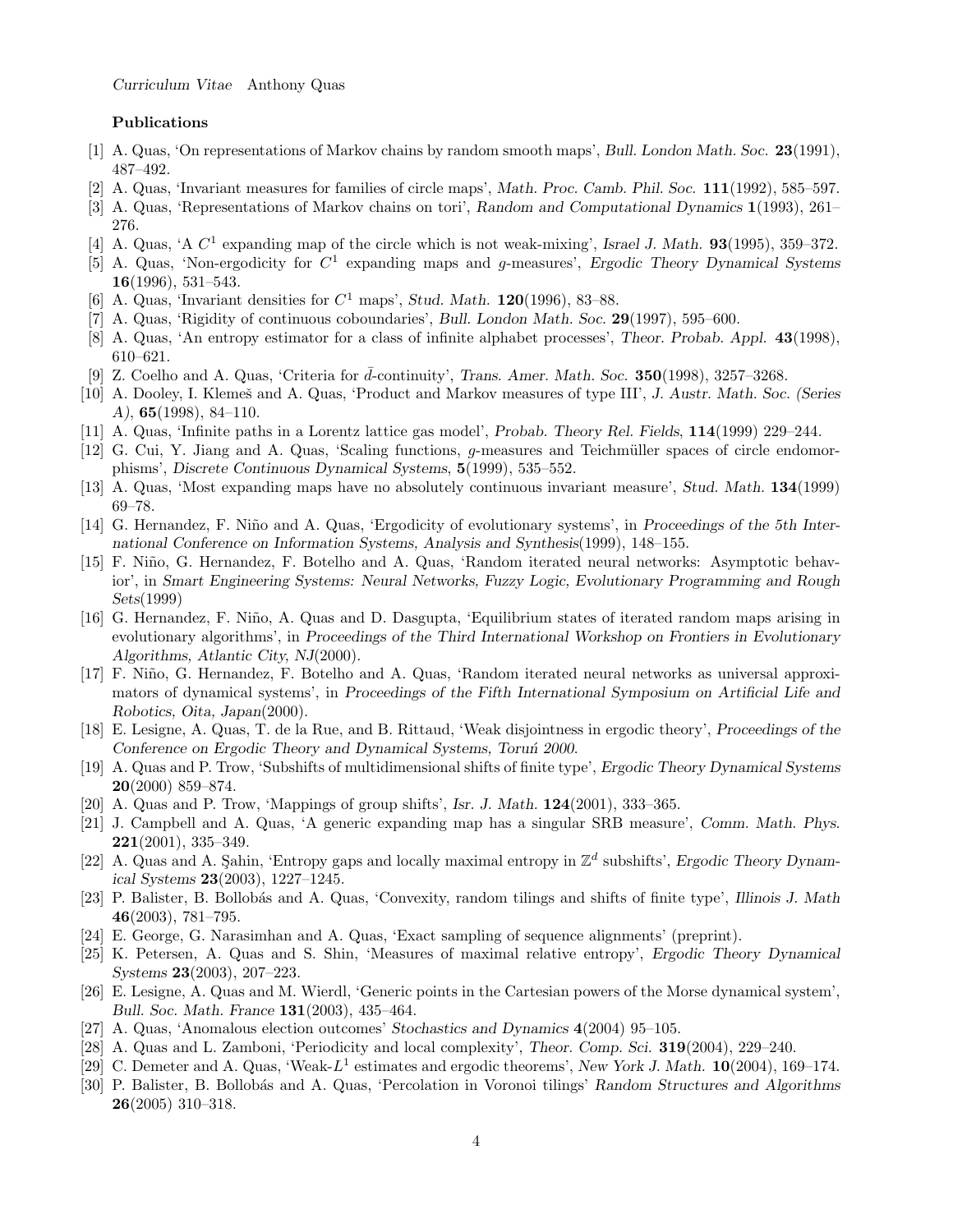- [31] M. Boshernitzan, G. Kolesnik, A. Quas and M. Wierdl, 'Ergodic averaging sequences' J. d'Analyse Math. 95(2005), 63–103.
- [32] A. Dooley and A. Quas, 'Approximate transitivity for zero entropy systems', Ergodic Theory Dynamical Systems 25(2005), 443–453.
- [33] A. Quas and M. Wierdl, Appendix to 'Combinatorial and Diophantine applications of ergodic theory' in Handbook of dynamical systems, Volume 1B, Elsevier (2006).
- [34] X. Bressaud and A. Quas, 'Rate of approximation of minimizing measures', Nonlinearity 20(2007), 845–853.
- [35] W. Bahsoun, C. Bose and A. Quas, 'Deterministic representation for position dependent random maps', Discrete Cont. Dyn. Systems 22(2008), 529–540.
- [36] Z. Nedev and A. Quas, 'Balanced sets and the vector game', International J. Number Th. 4(2008), 339–347.
- [37] R. McCutcheon and A. Quas, 'Generalized polynomials and mild mixing systems', Canad. J. Math. 61(2009), 656–673.
- [38] A. Goetz and A. Quas, 'Global properties of piecewise isometries', Ergodic Theory Dynamical Systems  $29(2009)$ , 545–568.
- [39] A. Quas, 'Distance in positive density sets', J. Comb. Th. A 116(2009), 979–987.
- [40] A. Quas, 'Ergodicity and Mixing Properties', chapter in Encyclopedia of Complexity and Systems Science, Springer 2009.
- [41] G. Froyland, S. Lloyd and A. Quas, 'Coherent structures and isolated spectrum for Perron–Frobenius cocycles', Ergodic Theory Dynamical Systems 30(2010), 729–756.
- [42] A. Quas and M. Wierdl, 'Rates of convergence of non-conventional averages', Ergodic Theory Dynamical Systems 30(2010), 233–262.
- [43] A. Quas and Y. Peres, 'Entropy rate for hidden Markov chains with rare transitions', Entropy of Hidden Markov Processes and Connections to Dynamical Systems, Cambridge Univ. Press (2011).
- [44] B. Fernandez and A. Quas, 'Statistical properties of invariant graphs in piecewise affine discontinuous forced systems', Nonlinearity 24(2011), 2477–2488.
- [45] A. Quas and J. Siefken, 'Ergodic optimization of super-continuous functions', Ergodic Theory Dynamical Systems 32(2012), 2071–2082.
- [46] A. Quas and T. Soo, 'Weak mixing suspension flows over shifts of finite type are universal', J. Mod. Dynam. 6 (2012), 427–449.
- [47] Y. Cheung, A. Goetz and A. Quas, 'Piecewise Isometries, Uniform Distribution and  $3 \log 2 \pi^2/8$ ', Ergodic Theory Dynamical Systems 32(2012), 1862–1888.
- [48] G. Froyland, S. Lloyd and A. Quas, 'A semi-invertible Oseledets theorem with application to transfer operator cocycles', Discrete Contin. Dynam. Sys. 33(2013), 3835–3860.
- [49] M. Allahbakhshi and A. Quas, 'Measures of Relative Maximal Entropy', Trans. Amer. Math. Soc. 365(2013), 1347–1368.
- [50] C. González-Tokman and A. Quas, 'A semi-invertible operator Oseledets theorem', Ergodic Theory Dynam. Systems 34 (2014), 1230–1272.
- [51] G. Froyland, C. González-Tokman and A. Quas, 'Stability and approximation of random invariant densities for Lasota-Yorke map cocycles', Nonlinearity 27 (2014), 646–660.
- [52] G. Froyland, C. Gonzàlez-Tokman and A. Quas, 'Detecting Isolated Spectrum of Transfer and Koopman Operators with Fourier Analytic Tools', J. Comput. Dyn. 1 (2014), 249–278.
- [53] B. Kra, A. Quas and A. Sahin, 'Rudolph's two step coding theorem and Alpern's lemma for  $\mathbb{R}^d$  actions', Trans. Amer. Math. Soc. 367 (2015), 4253–4285.
- [54] C. González-Tokman and A. Quas, 'A concise proof of the multiplicative ergodic theorem on Banach spaces' J. Mod. Dyn. 9 (2015), 237–255.
- [55] G. Froyland, C. González-Tokman and A. Quas, 'Stochastic stability of Lyapunov exponents and Oseledets splitting for semi-invertible matrix cocycles', Comm. Pure and Appl. Math. 68 (2015), 2052–2081.
- [56] A. Quas and T. Soo, 'Ergodic Universality of some topological dynamical systems', Trans. Amer. Math. Soc. 368 (2016), 4137–4170.
- [57] A. Quas and T. Soo, 'A monotone Sinai theorem for Bernoulli shifts', Ann. Prob. 44 (2016), 107–130.
- [58] E. Coven, A. Quas and R. Yassawi, 'Computing automorphism groups of shifts using atypical equivalence classes' Discrete Analysis 2016:3.